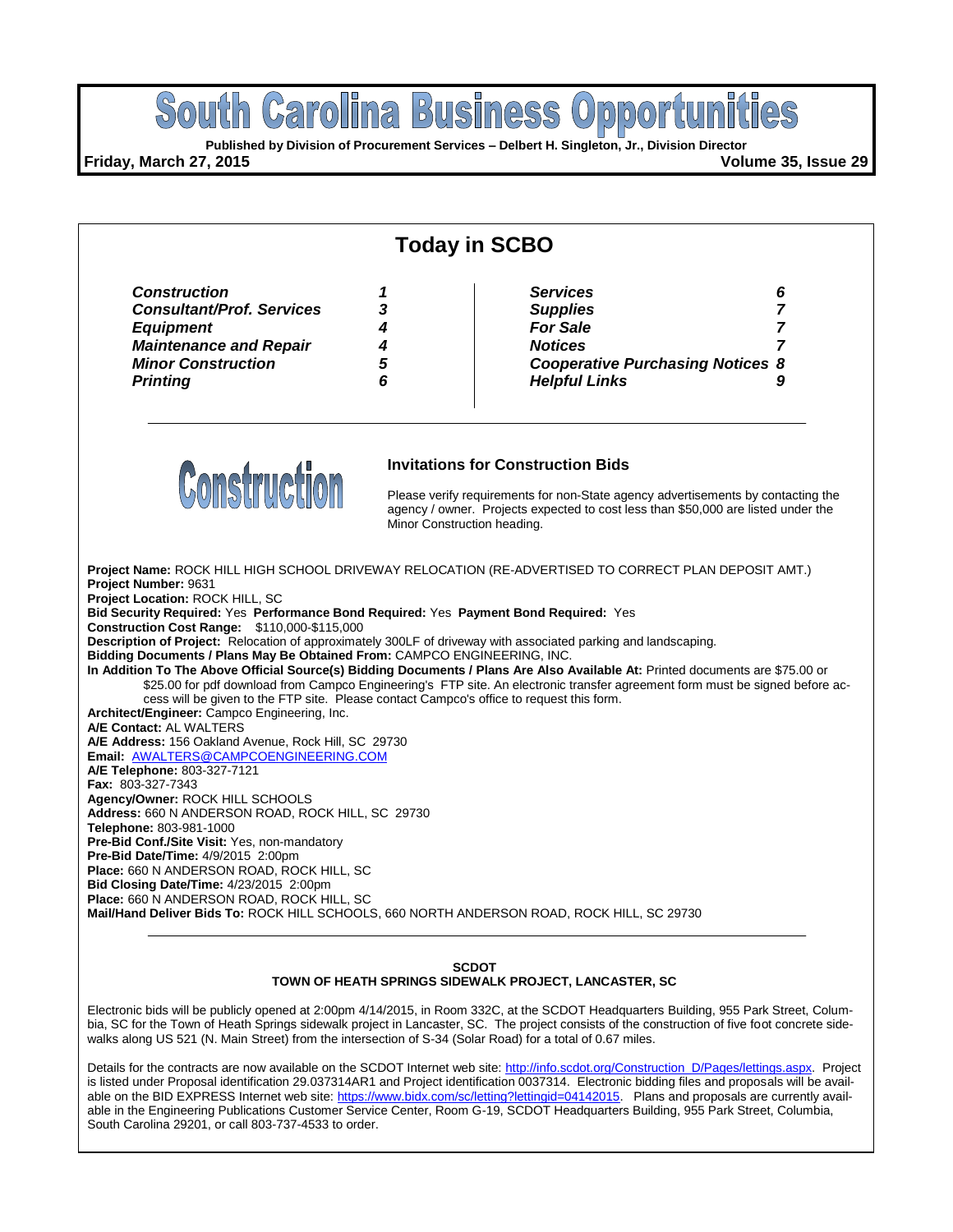#### **CONSTRUCTION MANAGEMENT AT RISK**

Dorchester School District Four is soliciting qualifications from firms to provide Construction Management at Risk Services for construction projects. The general scope of work includes construction of a new gymnasium, various classroom additions, construction of a new locker room area and expansion of existing field house. The anticipated construction cost range is \$10,000,000.

Point of contact is Marty Connelly, Director of Finance & Operations. Address is 500 Ridge Street, St. George, SC 29477. Office phone: 843-563-5901, cell: 843-36-4039. Email address: [mconnell@dd4.k12.sc.us.](mailto:mconnell@dd4.k12.sc.us) 

Response deadline is 4/17/2015.

#### **TAXIWAYS UPGRADES AND LIGHTING IMPROVEMENTS**

The Charleston County Aviation Authority is requesting Statements of Qualifications from interested Prime Contractors for the Taxiways A, B, & G Upgrades and Lighting Improvements Project at Charleston International Airport, Charleston, South Carolina.

Written statements will be received up to the hour of 2:00pm on 5/5/2015. All statements shall be addressed to:

Charleston County Aviation Authority Attention: John A. Connell, P.E. 5500 International Boulevard, No.101 Charleston, South Carolina 29418-6911

and clearly marked: "STATEMENT OF QUALIFICATIONS FOR THE TAXIWAYS A, B, & G UPGRADES AND LIGHTING IMPROVEMENTS PROJECT PROCUREMENT NO.: 2015-115-CHS CHARLESTON INTERNATIONAL AIRPORT."

Statement of Qualifications Submittal Packages may be obtained by downloading them from the Charleston County Aviation Authority Project and Proposals Bidroom located on the web a[t www.portal-chs-airport.com.](http://www.portal-chs-airport.com/)

Any questions and/or comments concerning this request for Statements of Qualifications should be directed in writing to John A. Connell, P.E., Deputy Director of Airports - Facilities, at the above physical address or via email t[o CCAAengineering@chs-airport.com.](mailto:CCAAengineering@chs-airport.com) The Charleston County Aviation Authority will not be responsible for any oral instructions with regards to this Notice.

A Non-Mandatory Pre-Submittal Conference will be held on 4/9/2015 at 10:00am at the offices of the Charleston County Aviation Authority, 5500 International Boulevard, 2nd Floor, Main Terminal Building.

#### **Description:** MISCELLANEOUS CONSTRUCTION PROJECT CONSTRUCTION MANAGEMENT AND CONSTRUCTION ENGINEERING AND INSPECTION SERVICES

**Solicitation Number:** 050715E **Delivery Point:** Beaufort County, SC **Submit Offer By:** 5/7/2015 3:00pm **Purchasing Agency:** Beaufort County Purchasing Dept., Bldg. 2, 106 Industrial Village Road, Beaufort, SC 29906 Direct Inquiries To: Beaufort County Engineering, 843-255-2700[, cskinner@bcgov.net](mailto:cskinner@bcgov.net)

Beaufort County has numerous vertical and horizontal projects that will be completing their design phase in the next 6 months and going to construction. In order to fill the need for project oversight without adding staff, the County has determined to obtain the services of consulting engineers and field inspectors on an on call basis to fill this role.

### $\_$  , and the set of the set of the set of the set of the set of the set of the set of the set of the set of the set of the set of the set of the set of the set of the set of the set of the set of the set of the set of th **WILSON BRANCH NEIGHBORHOOD DRAINAGE IMPROVEMENTS**

#### **CDBG PROJECT NO. 4-CI-12-005**

Project: TOWN OF CHERAW WILSON BRANCH NEIGHBORHOOD DRAINAGE IMPROVEMENTS Owner: Town of Cheraw, Separate sealed bids for the construction of the above referenced project will be received by the Owner at their Town Hall, 200 Market Street, Cheraw, SC 29520 until 2:00pm, 4/30/2015 and then be publicly opened and read aloud in Room 207.

Bids must be submitted in sealed envelopes and clearly marked on the outside for easy identification by the Owner and the Engineer. Bids Submitted by mail, Federal Express, United Parcel Service, etc. must meet these same requirements and should be addressed to: Mike Smith, Administrator, Town of Cheraw, 200 Market Street, Cheraw, South Carolina 29520. Phone: 843-537-8400 Fax: 843-537-8407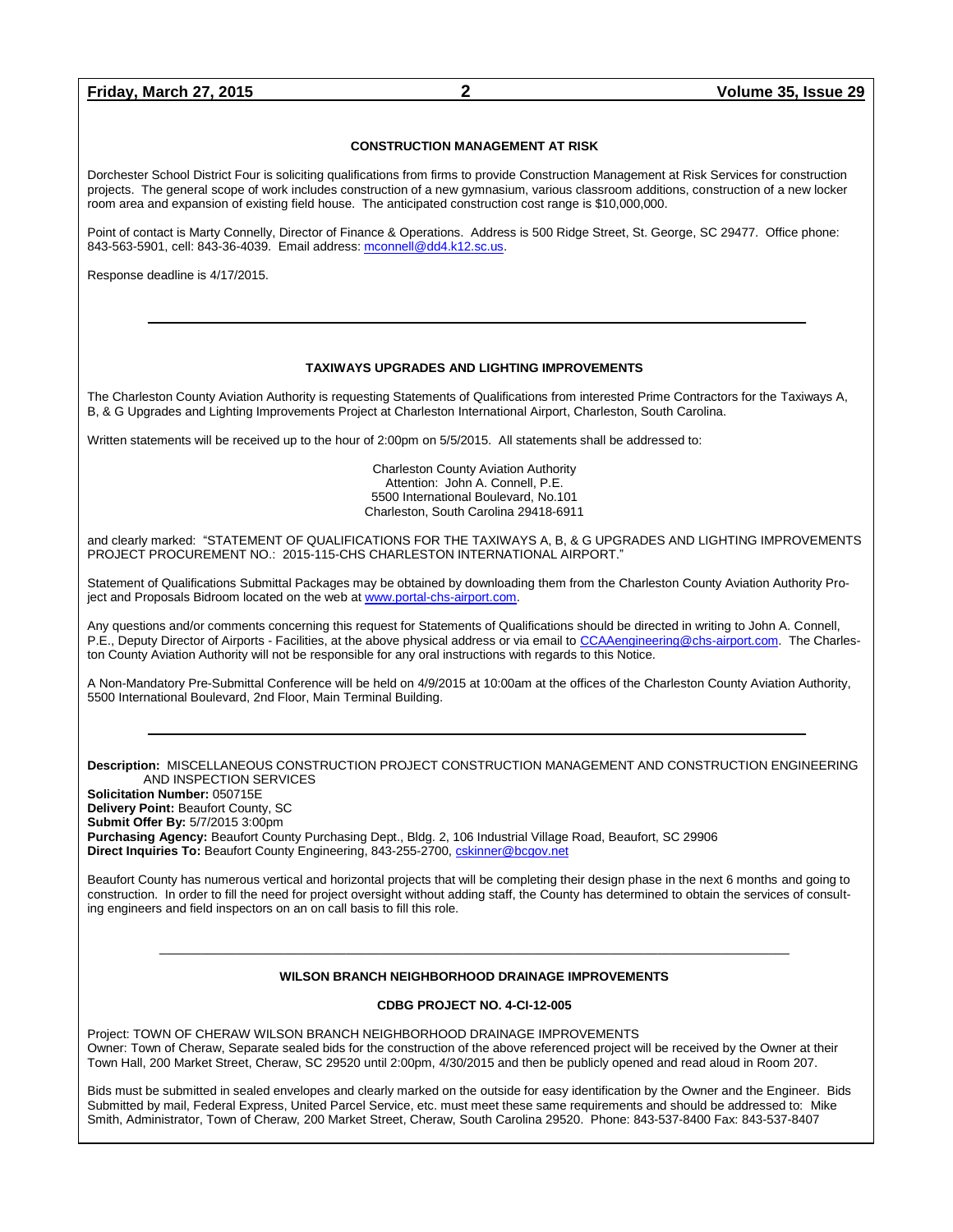| <b>Friday, March 27, 2015</b> | Volume 35, Issue 29 |  |
|-------------------------------|---------------------|--|
|                               |                     |  |

Project Description: Excavation in the Town of Cheraw on two project areas totaling 5.91 acres with excavation of 10,302 cubic yards at project area 1 and 10,162 cubic yards at project area 2. The excavation will include timbering of the existing sites, existing sewer line replacement, and erosion control measures.

The Contract Documents may be examined at the following locations:

- Office of the Owner, Cheraw Town Hall, 200 Market Street, Cheraw, SC 29520
- Office of the Engineer, Davis & Floyd, Inc.181 E Evans Street, Suite 23, Florence, SC. Phone 843-5191050 Fax 843-664-2881
- AGC: I Build Plans Online
- F.W. Dodge electronic version only at [www.construction.com](http://www.construction.com/)

All Bidders shall be registered Document Holders with Davis & Floyd, Inc. Electronic copies of the Contract Documents may be obtained by emailing [documents-FLO@davisfloyd.com](mailto:documents-FLO@davisfloyd.com) . Hard copies of the plans and specs will also be available by a request in writing to Davis & Floyd Inc., 181 E. Evans St., BTC-105, Florence, SC, 29506. Bidders must submit a valid e-mail address, company name, physical address, mailing address, telephone and fax numbers with a company contact (name) with this request for documents to be considered on the official list of bidders.

There is no fee for plans and specs that are obtained electronically by emailing [documents-FLO@davisfloyd.com](mailto:documents-FLO@davisfloyd.com) . A non-refundable fee of \$100.00 will be required for each hard copy set of Drawings and other Contract Documents taken.

Each bid must be accompanied by a 5% bid security in the proper form and subject to the conditions provided in the Instructions to Bidders. A Performance Bond and a Payment Bond each in the amount of 100% of the contract price will be required of each successful bidder.

In accordance with Section 40-11-100 of the SC Code, bids will be accepted only from properly licensed contractors for all general contracts costing \$30,000 or more and all mechanical contracts costing \$17,500 or more.

This project is being funded in whole or in part by the Community Development Block Grant (CDBG) Program. All federal CDBG requirements will apply to the contract. Bidders on this work will be required to comply with the President's Executive Order No. 11246 and Order No. 11375 which prohibit discrimination in employment regarding race, creed, color, sex or national origin. Bidders must comply with Title VI of the Civil Rights Act of 1964, the Davis-Bacon Act, the Anti-Kickback Act, the Contract Work Hours and Safety Standards Act, and 40 CFR 33.240.

Bidder must make positive efforts to use small and minority owned business and to offer employment, training and contracting opportunities in accordance with Section 3 of the Housing and Urban Development Act of 1968. Attention of bidders is particularly called to the requirements as to conditions of employment to be observed and minimum wage rates to be paid under the contract.

No bid may be withdrawn for a period of 90 days after the actual bid opening date.

The Owner reserves the right to waive any informalities in bidding and to reject all Bids if it is in the Owner's best interest to do so.

The Owner requests that all bidders respond with an actual bid or with a sealed "No Bid." This provision guards against receiving an insufficient response to the Advertisement for Bids.

> Town of Cheraw 200 Market Street Cheraw, SC 29520 Phone: 843-537-8400 Fax: 843-537-8407

# **Consultant / Professional Services**

**Description:** COMPENSATION & STAFFING STUDY **Solicitation Number:** 15-015 **Delivery Point:** West Columbia, SC **Submit Offer By:** 4/29/2015 2:00pm **Purchasing Agency:** Lexington County School District Two/715 Ninth Street/West Columbia, SC 29169 **Buyer:** Tony Shealy **Direct Inquiries To:** 803-739-4057 / tshealy@lex2.org

**Description:** PRE-QUALIFICATIONS FOR GENERAL CONTRACTING AND PROJECT MANAGEMENT SERVICES FOR FAIRFIELD COUNTY RECREATION, FIRE AND EMS STATIONS CAPITAL PROJECTS **Solicitation Number:** RFQ 15-001

**Delivery Point:** PO Drawer 60, 350 Columbia Road Winnsboro, SC 29180 **Submit Offer By:** 4/15/2015 2:00pm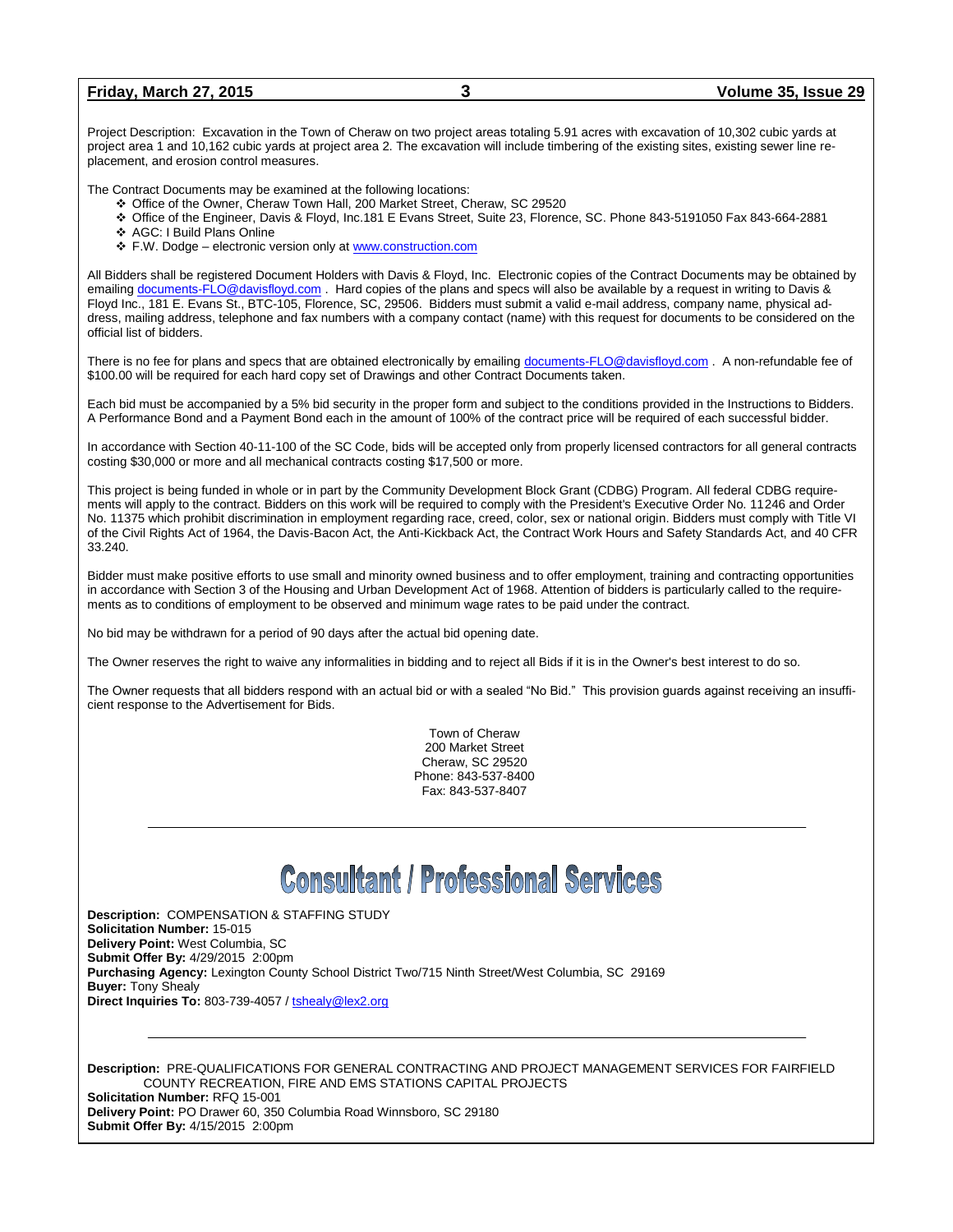#### **Friday, March 27, 2015 4 Volume 35, Issue 29**

**Purchasing Agency:** Fairfield County **Buyer:** Sheila Pickett, CPPB **Direct Inquiries To:** David Brandes, P.E., Genesis Consulting Group, 1330 Lady Street Columbia, SC 29201 [dbrandes@genesis-consulting-group.com](mailto:dbrandes@genesis-consulting-group.com)  **Download Solicitation From:** [www.fairfieldsc.com](http://www.fairfieldsc.com/)

**Description:** TITLE SEARCH SERVICES FOR THE PICKENS COUNTY DELINQUENT TAX OFFICE **Solicitation Number:** RFP 2015-18 **Delivery Point:** 222 McDaniel Avenue, B-4, Pickens, SC 29671 **Email Questions By:** 4/9/2015 4:00pm **Submit Offer By:** 4/16/2015 2:00pm **Purchasing Agency:** Pickens Co. **Buyer:** Procurement Director Ralph Guarino, Jr. Direct Inquiries To: 864-898-5854, ralphg@co.pickens.sc.us **Download Solicitation From:** [www.co.pickens.sc.us](http://www.co.pickens.sc.us/)

## Equipment

**Description:** VEHICLE - 2015 FORD TRANSIT CONNECT CARGO VAN (REBID) **Solicitation Number:** B1527 **Delivery Point:** 3999 Bridge View Drive, North Charleston. SC 29405 **Submit Offer By:** 4/7/2015 2:00pm **Purchasing Agency:** Charleston County School District **Buyer:** Robin McNeal **Direct Inquiries To:** 843-566-1809 / [robin\\_mcneal@charleston.k12.sc.us](mailto:robin_mcneal@charleston.k12.sc.us) **Download Solicitation From:** [http://www.ccsdschools.com/OperationsHumansCapitalFacilities/FinanceOperations/ContractsProcurement/SuppliesServicesSolic](http://www.ccsdschools.com/OperationsHumansCapitalFacilities/FinanceOperations/ContractsProcurement/SuppliesServicesSolicitations/index.php) itations/index.php

**Description:** RESIDENTIAL REFRIGERATORS **Solicitation Number:** 60196581 **Delivery Point:** Clemson, SC **Submit Offer By:** 04/07/2015 2:00pm **Purchasing Agency:** Clemson University, Procurement Services, Administrative Services Bldg.,108 Perimeter Rd., Clemson, SC 29634 **Buyer:** April Pitts **Direct Inquiries To:** 864-656-1773 / [apitts@clemson.edu](mailto:apitts@clemson.edu)  **Download Solicitation From**: Online solicitations only. Solicitations can be viewed at [www.clemson.edu/cfo/procurement/vendors.](http://www.clemson.edu/cfo/procurement/vendors)

**Description:** FURNISH AND DELIVER SINGLE FORCE PLATFORM SYSTEM MEASURING INSTUMENTS TO THE MEDICAL UNIVERSITY OF SOUTH CAROLINA **Solicitation Number:** RFQ4925-4/6/15-9488-I **Delivery Point:** Charleston, SC **Submit Offer By:** 4/6/2015 2:00pm **Purchasing Agency:** Medical University of South Carolina, Purchasing Office, 19 Hagood Avenue, Suite 408, Charleston, SC 29425 **Buyer:** Jason McGarry **Direct Inquiries To:** 843-792-9991 / [mcgarry@musc.edu](mailto:mcgarry@musc.edu) **Download Solicitation From:** <http://academicdepartments.musc.edu/vpfa/finance/purchasingap/vendors/solicit-awards/>

## **Maintenance and Repair**

**Description:** STABILIZATION OF THE LAKE CITY TRAIN DEPOT BUILDING **Solicitation Number:** 26-14/15 **Delivery Point:** 144 S. Acline St., Lake City, South Carolina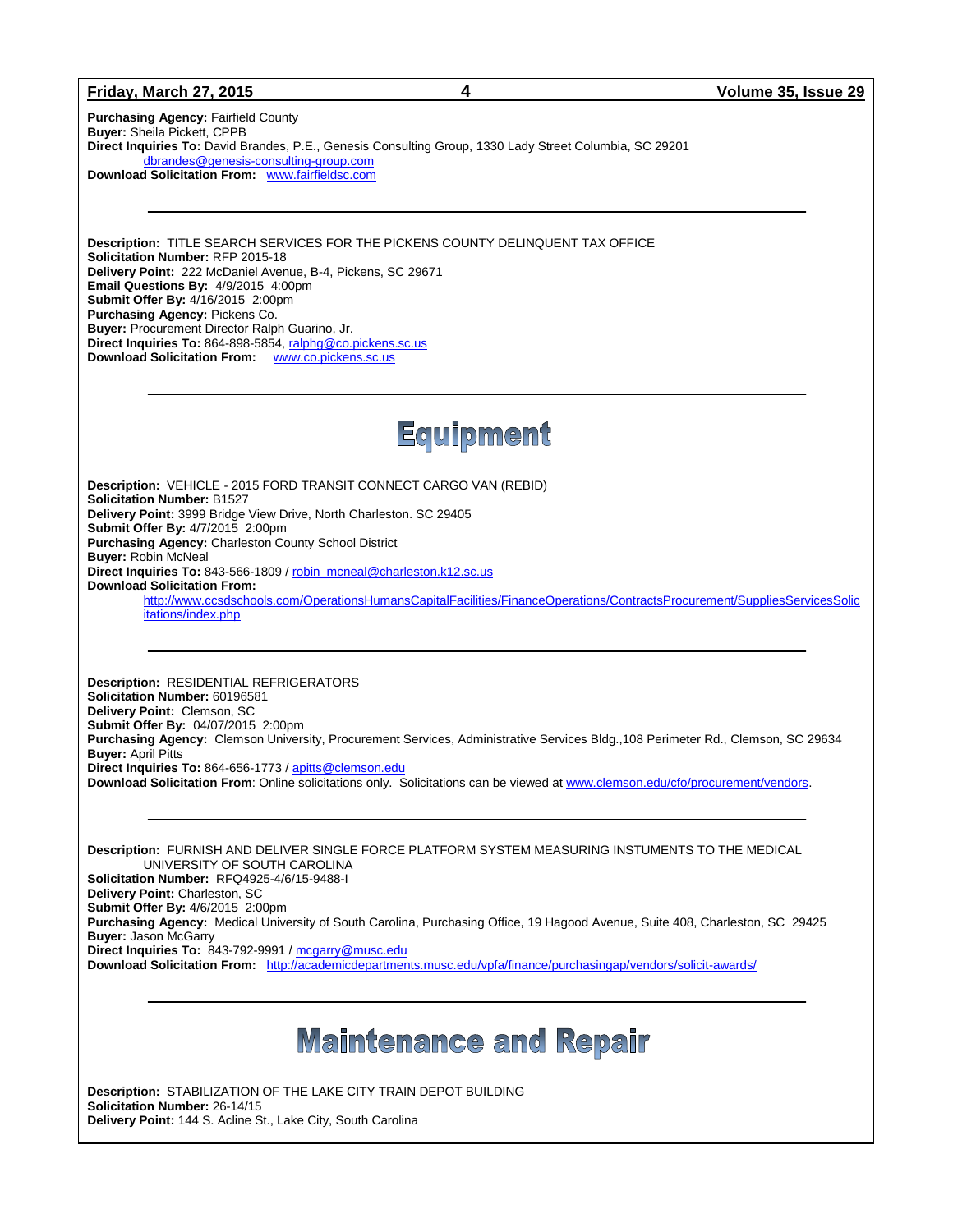#### **Friday, March 27, 2015 5 Volume 35, Issue 29**

**Pre-Bid Conf.:** Yes, non-mandatory **Time/Date:** 4/13/2015 10:00am **Location:** 144 S. Acline St., Lake City, South Carolina **Submit Offer By:** 4/302015 3:00pm **Purchasing Agency:** Florence County Procurement Office, 180 N. Irby Street, MSC-R, Florence, SC 29501 **Buyer:** Patrick D. Fletcher, CPPB **Direct Inquiries To:** Florence County Procurement Office, 180 N. Irby Street, Rm. B-5, Florence, SC 29501 **Download Solicitation From:** The RFP document may be obtained by visiting the Florence County public bids web page at the following link for 26-14/15: [http://www.florenceco.org/offices/procurement/bids/.](http://www.florenceco.org/offices/procurement/bids/) **Invitations for Minor Construction Quotes** SCBO Notes referred to in State Agency advertisements appearing in the Minor Construction Section of SCBO can be found at [Click Here.](http://www.mmo.sc.gov/PS/general/scbo/SCBO_Notes_060512.pdf) Please Construction verify requirements for non-State agency advertisements by contacting the agency/owner.**Project Name:** ADA COMPLIANT BATHROOM MODIFICATION **Project Number:** 102 **Project Location:** Bluffton, SC **Bid Security Required:** No **Performance Bond Required:** No **Payment Bond Required:** No **Construction Cost Range:** \$10,000-\$15,000 **Description of Project:** Remove existing tub, walls, flooring, sink and shower and replace same according to ADA accessibility guidelines. **Bidding Documents / Plans May Be Obtained From: Brigitta Cochrane-Treanor, bottreanor@jcbdsn.com Architect/Engineer:** Kenneth Jakeman **A/E Contact:** Kenneth Jakeman **A/E Address:** 7025 Sea Bluff Dr., Santee, SC 29142 **A/E Telephone:** 843-224-4560 **Agency/Owner:** Jasper County Board of Disabilities and Special Needs **Name & Title of Agency Coordinator:** Brigitta Cochrane Treanor **Address:** PO Box 747, Ridgeland, SC 29936 **E-mail:** [bctreanor@jcbdsn.com](mailto:bctreanor@jcbdsn.com) **Telephone:** 843-726-4499 ext 207 **Fax:** 843-726-4558 **Bid Closing Date/Time:** 4/24/2015 10:00am **Place:** Administrative Offices of JCBDSN **Hand Deliver Bids To:** BCT, 1512 Grays Hwy, Ridgeland, SC 29936 **Mail Bids To:** BCT, PO Box 747, Ridgeland, SC 29936 **Project Name:** ADA COMPLIANT RAMP **Project Number:** 103 **Project Location:** Bluffton, SC **Bid Security Required:** No **Performance Bond Required:** No **Payment Bond Required:** No **Construction Cost Range:** \$2,000 - \$5,000 **Description of Project:** Build a new 5x5 landing and 32' ramp to provide access to the home **Bidding Documents / Plans May Be Obtained From:** Brigitta Cochrane-Treanor, bottreanor@jcbdsn.com **Architect/Engineer:** Kenneth Jakeman **A/E Contact:** Kenneth Jakeman **A/E Address:** 7025 Sea Bluff Dr., Santee, SC 29142 **A/E Telephone:** 843-224-4560 **Agency/Owner:** Jasper County Board of Disabilities and Special Needs **Name & Title of Agency Coordinator:** Brigitta Cochrane Treanor **Address:** PO Box 747, Ridgeland, SC 29936 **E-mail:** [bctreanor@jcbdsn.com](mailto:bctreanor@jcbdsn.com) **Telephone:** 843-726-4499 ext. 207 **Fax:** 843-726-4558

- **Bid Closing Date/Time:** 4/24/2015 10:00am **Place:** Administrative Offices of JCBDSN
- **Hand Deliver Bids To:** BCT, 1512 Grays Hwy, Ridgeland, SC 29936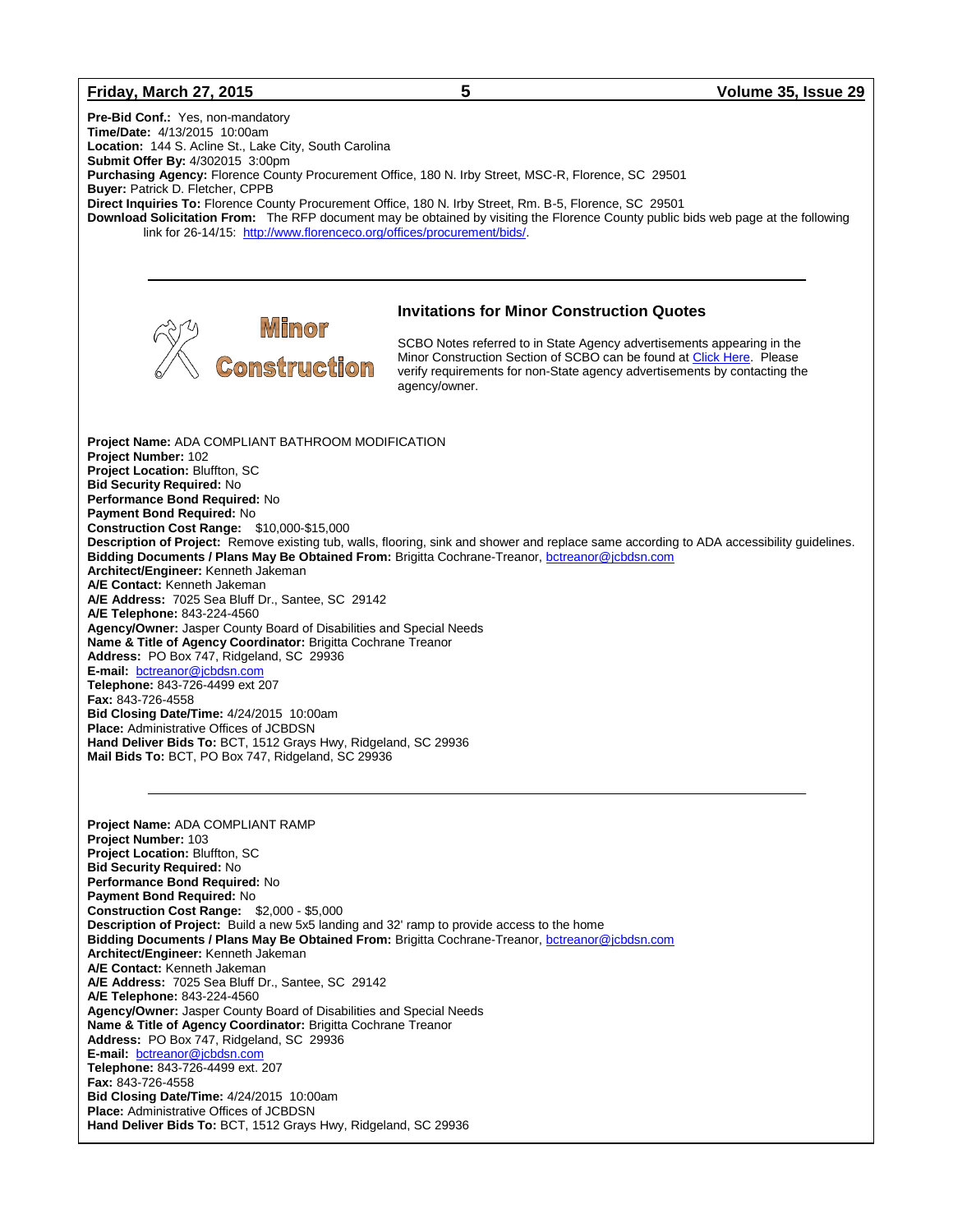### **Friday, March 27, 2015 6 Volume 35, Issue 29**

**Mail Bids To:** BCT, PO Box 747, Ridgeland, SC 29936



**Description:** MAILOUT PRINT MATERIAL **Solicitation Number:** 5400009428 **Submit Offer By:** 04/30/2015 3:00pm **Purchasing Agency:** Wil Lou Gray Opportunity School 3300 West Campus Road West Columbia, SC 29170 **Buyer:** CHARLES ABBOTT **Email:** [abbottc@wlgos.sc.gov](mailto:abbottc@wlgos.sc.gov)

**Download Solicitation From:** <http://webprod.cio.sc.gov/SCSolicitationWeb/solicitationAttachment.do?solicitnumber=5400009428>

**SCDOT US 278 & PARK LANDSCAPING, FAIRFAX, SC**

Electronic bids will be publicly opened at 2:00pm 4/14/2015, in Room 332C, at the SCDOT Headquarters Building, 955 Park Street, Columbia, SC for the US 278 and park landscaping in Fairfax, SC. The project consists of landscaping along the northeast side of US 278 and also around the town park.

Details for the contracts are now available on the SCDOT Internet web site[: http://info.scdot.org/Construction\\_D/Pages/lettings.aspx.](http://info.scdot.org/Construction_D/Pages/lettings.aspx) Project is listed under Proposal identification 0381591 and Project identification 0039104. Electronic bidding files and proposals will be available on the BID EXPRESS Internet web site: [https://www.bidx.com/sc/letting?lettingid=04142015.](https://www.bidx.com/sc/letting?lettingid=04142015) Plans and proposals are currently available in the Engineering Publications Customer Service Center, Room G-19, SCDOT Headquarters Building, 955 Park Street, Columbia, South Carolina 29201, or call 803-737-4533 to order.

**Description:** DISTRICT 2 BULK PORTLAND CEMENT DELIVERY **Solicitation Number:** 5400009305 **Submit Offer By:** 04/27/2015 10:00am **Purchasing Agency:** SC Department of Transportation **Buyer:** JANICE DIXON, 1-803-737-1485[, DIXONJY@SCDOT.ORG](mailto:DIXONJY@SCDOT.ORG) **Download Solicitation From:** <http://webprod.cio.sc.gov/SCSolicitationWeb/solicitationAttachment.do?solicitnumber=5400009305>

**Description:** PAINT AND DRYWALL LABOR CONTRACT **Solicitation Number:** 59684776 **Delivery Point:** Clemson, SC **Submit Offer By:** 4/15/2015 1:45pm **Purchasing Agency:** Clemson University, Procurement Services, Administrative Services Bldg., 108 Perimeter Rd., Clemson, SC 29634 **Buyer:** Allison Patton **Direct Inquiries To:** 864-656-3677 / [apatton@clemson.edu](mailto:apatton@clemson.edu) **Download Solicitation From:** Online solicitations only. Solicitations can be viewed at [www.clemson.edu/cfo/procurement/vendors.](http://www.clemson.edu/cfo/procurement/vendors) 

**Description:** DESIGN/BUILD SERVICES-NEW MAIN FIRE STATION FOR JOHNSONVILLE FIRE DEPARTMENT **Solicitation Number:** 23-14/15 **Delivery Point:** Off Possum Fork Road near the city limits of Johnsonville, South Carolina. The site is part of TMP#00440-05-032 owned by the County. **Submit Offer By:** 4/16/2015 4:00pm **Purchasing Agency:** Florence County Procurement Office, 180 N. Irby Street, MSC-R, Florence, SC 29501 **Buyer:** Patrick D. Fletcher, CPPB **Direct Inquiries To:** Florence County Procurement Office, 180 N. Irby Street, Rm. B-5, Florence, SC 29501 **Download Solicitation From:** The RFP document may be obtained by visiting the Florence County public bids web page at the following link for 23-14/15: [http://www.florenceco.org/offices/procurement/bids/.](http://www.florenceco.org/offices/procurement/bids/)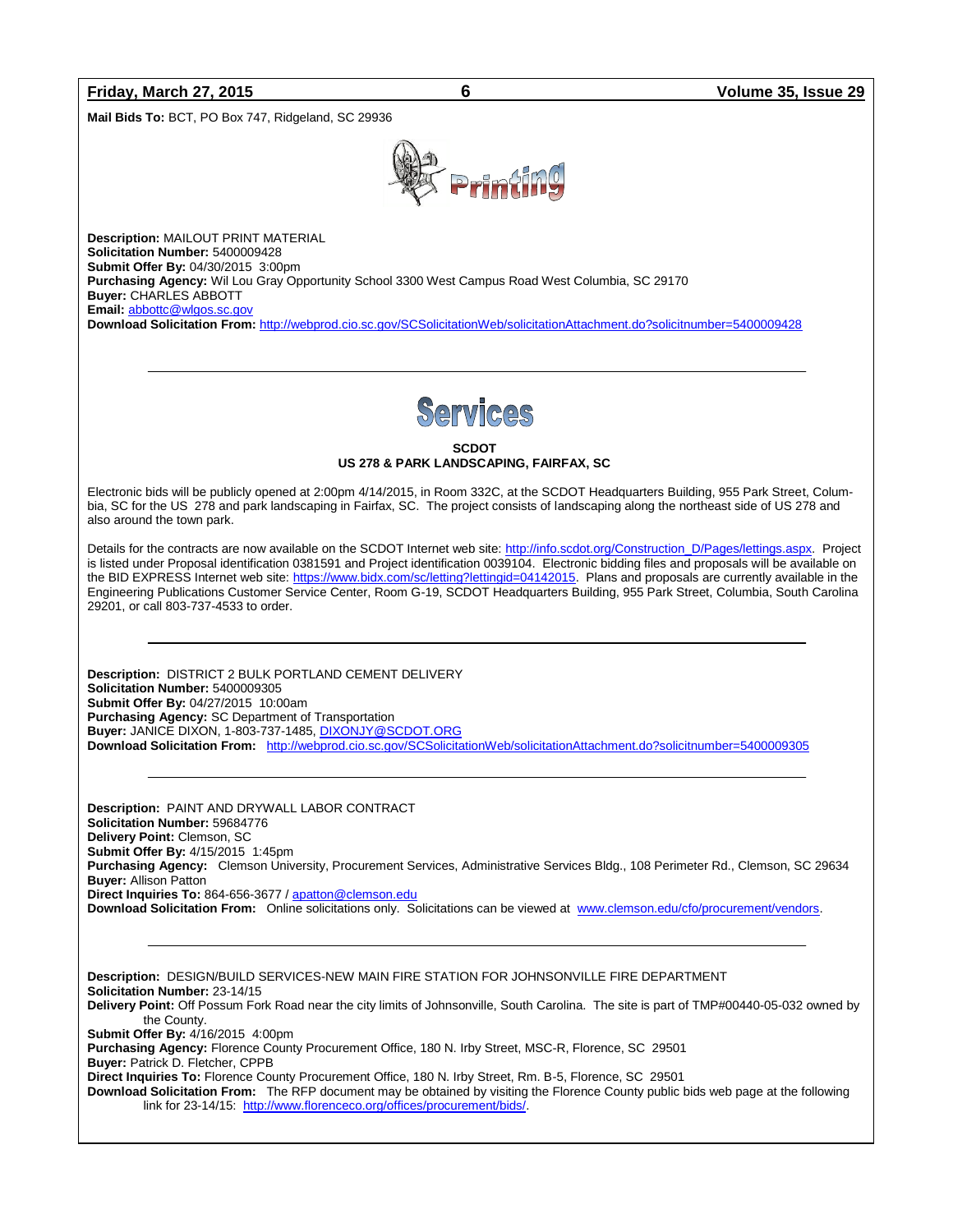**Friday, March 27, 2015 7 Volume 35, Issue 29**

**Description:** INSTALL, OPERATE, AND MAINTAIN AUTOMATED TELLER MACHINES (ATMS) ON THE UNIVERSITY'S COLUMBIA **CAMPUS Solicitation Number:** USC-RFP-2280-KS **Delivery Point:** Columbia, SC **Submit Offer By:** 4/202015 2:30pm **Purchasing Agency:** USC Purchasing **Buyer:** Kevin Sanders **Direct Inquiries To:** [ksanders@mailbox.sc.edu,](mailto:ksanders@mailbox.sc.edu) 803-777-4115 **Download Solicitation From:** <http://purchasing.sc.edu/sa.php>

### Supplies

**Description:** ROAD BASE MATERIAL-EDISTO BEACH ST. PK. **Solicitation Number:** 5400009447 **Site Visit:** By appointment **Location:** Edisto Beach State Park, 8377 State Cabin Rd., Edisto Island, SC 29438 **Submit Offer By:** 04/10/2015 3:00pm **Purchasing Agency:** SC Dept Parks, Recreation & Tourism 1205 Pendleton Street, Room 517 Columbia, SC 29201 **Buyer:** JAMES JACKSON **Email:** [Jjackson@scprt.com](mailto:Jjackson@scprt.com) **Phone:** 803-734-1302 **Download Solicitation From:** <http://webprod.cio.sc.gov/SCSolicitationWeb/solicitationAttachment.do?solicitnumber=5400009447>



#### **TIMBER**

Sealed lump sum bids will be accepted until 10:00am on 4/6/2015 by the County of Abbeville for the sale of approximately: 60 acres to be harvested by clear cutting the entire stand of timber, consisting of approximately 4,464 total tons of (90%) pine pulpwood and (10%) chip-nsaw. Color aerial photos of the sale area and additional information may be obtained at [http://www.state.sc.us/forest/bsales.htm.](http://www.state.sc.us/forest/bsales.htm)

Sealed per lump sum bids will be accepted until 11am on 4/17/2015 by the South Carolina Forestry Commission for the sale of approximately: 102 acres of timber to be harvested by clearcutting and removing approximately 7525 total tons of pine pulpwood, chip-n-saw, and saw timber and 1272 total tons of hardwood pulpwood and fuel wood. This is primarily a pulpwood / chip-n-saw sale with approximately 70 % of the wood coming from these product classes. Additional information can be obtained a[t http://www.trees.sc.gov/bsales.htm](http://www.trees.sc.gov/bsales.htm)

#### **OFFICE BUILDING / LAND**

The State of South Carolina will accept sealed bids for the sale of 1.03± acres and an 8,340 SF office building located at 205 East Dekalb Street, Camden, SC until 3:00pm, 4/6/2015. Contact the Budget and Control Board at 803-737-4636 or download Invitation to Bid at: [www.gs.sc.gov/bids](http://www.gs.sc.gov/bids)

# NOTICES

**VENDORS, DON'T NEGLECT TO CHECK THE STATE'S FIXED PRICE BIDS**

If authorized by the original solicitation, the State may use "competitive fixed price bidding" to create procurements with an open response date. These fixed price bids are advertised in SCBO once, but the solicitation may provide for bids to be accepted continuously or periodically during the contract term.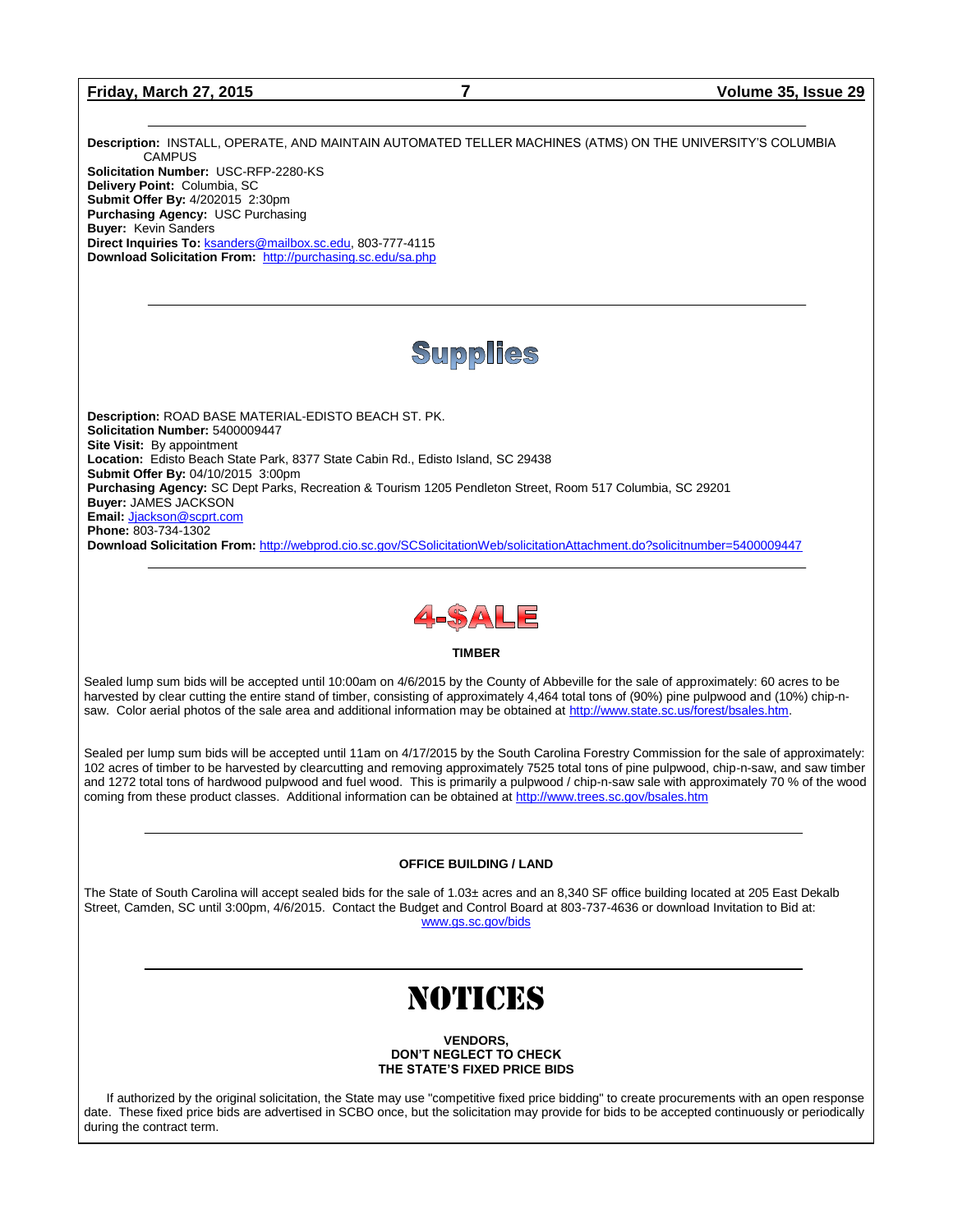The links below take you to a listing of all open solicitations conducted by the central purchasing office using the competitive fixed pricing bidding rules.

Fixed Price Bids - [Information Technology](http://www.mmo.sc.gov/PS/vendor/PS-vendor-fixed-price-bids-it.phtm) (Open Response Date) Fixed Price Bids - [Supplies & Services](http://www.mmo.sc.gov/PS/vendor/PS-vendor-fixed-price-bids-ss.phtm) (Open Response Date)

> **INSPECTOR GENERAL'S FRAUD HOTLINE** (State Agency fraud only)

1-855-723-7283 / [http://oig.sc.gov](http://oig.sc.gov/)

#### **COMMENTS?**

State Procurement Office Information Technology Management Office State Engineer's Office Office of Audit & Certification Office of Program Support

The Division of Procurement Services encourages you to make your comments via the following methods: Customer Comment System[: http://www.mmo.sc.gov/PS/ccs/MMO-ccs-index.phtm](http://www.mmo.sc.gov/PS/ccs/MMO-ccs-index.phtm) Telephone 803-737-0600

### **Cooperative Purchasing Notices**

#### **NOTICE OF INTENTION TO JOIN A MULTI-STATE COOPERATIVE PROCUREMENT FOR AFTERMARKET AUTOMOTIVE PARTS**

This is public notice that the State of South Carolina, Materials Management Office, proposes joining with the State of California, Department of General Services, Procurement Division (DGS-PD) to establish a comprehensive, statewide, multiple award contract(s) with a qualified vendor(s) to provide Aftermarket Automotive Parts. The State of California, as lead state on behalf of the Western States Contracting Alliance (WSCA), will issue a Request for Proposal (RFP), for the purpose of establishing multiple award contracts to be used by the State of California, California Eligible Contract Users, Participating States & their eligible entities that have signed a Participating Addendum. Additional States may join at a later time by signing a Participating Agreement. The resultant contracts will have an initial term of three (3) years with options to extend the contract(s) for a maximum contract period of five (5) years.

The solicitation may be viewed at[: https://www.bidsync.com/bidsync-app-web/vendor/links/BidDetail.xhtml?bidid=1975666&roundId=null](https://www.bidsync.com/bidsync-app-web/vendor/links/BidDetail.xhtml?bidid=1975666&roundId=null)

Lead State: State of California - Department of General Services, Procurement Division Request for Proposal Number: RFP DGS-1304-017 Closing Date & Time: 04/20/2015 - 8:00pm Eastern Standard Time Participating states (currently total 10): Alaska, Arkansas, Hawaii, Montana, Nevada, North Dakota, Rhodes Island, South Dakota, Utah, and Vermont

Contracts will be established with authorized vendors only.

The contact for this Request for Proposal is Cynthia Okoroike, Procurement Division, Department of General Services 707 Third Street, 2nd Floor, MS 2-202, West Sacramento, CA 95605 Email[: cynthia.okoroike@dgs.ca.gov](mailto:cynthia.okoroike@dgs.ca.gov)

If you would like to discuss South Carolina's participation in this cooperative procurement with the State of California, please email Kimber Craig at **KCraig@mmo.sc.gov.** 

#### **SC DEPT. OF TRANSPORTATION QUALIFIED PRODUCTS LISTS & POLICIES**

The South Carolina Department of Transportation (SCDOT) maintains Qualified Products Lists (QPL) for a variety of pre-qualified materials that may be used on construction & maintenance projects as specified in the project proposal. If a QPL is referenced, only the pre-qualified products may be used.